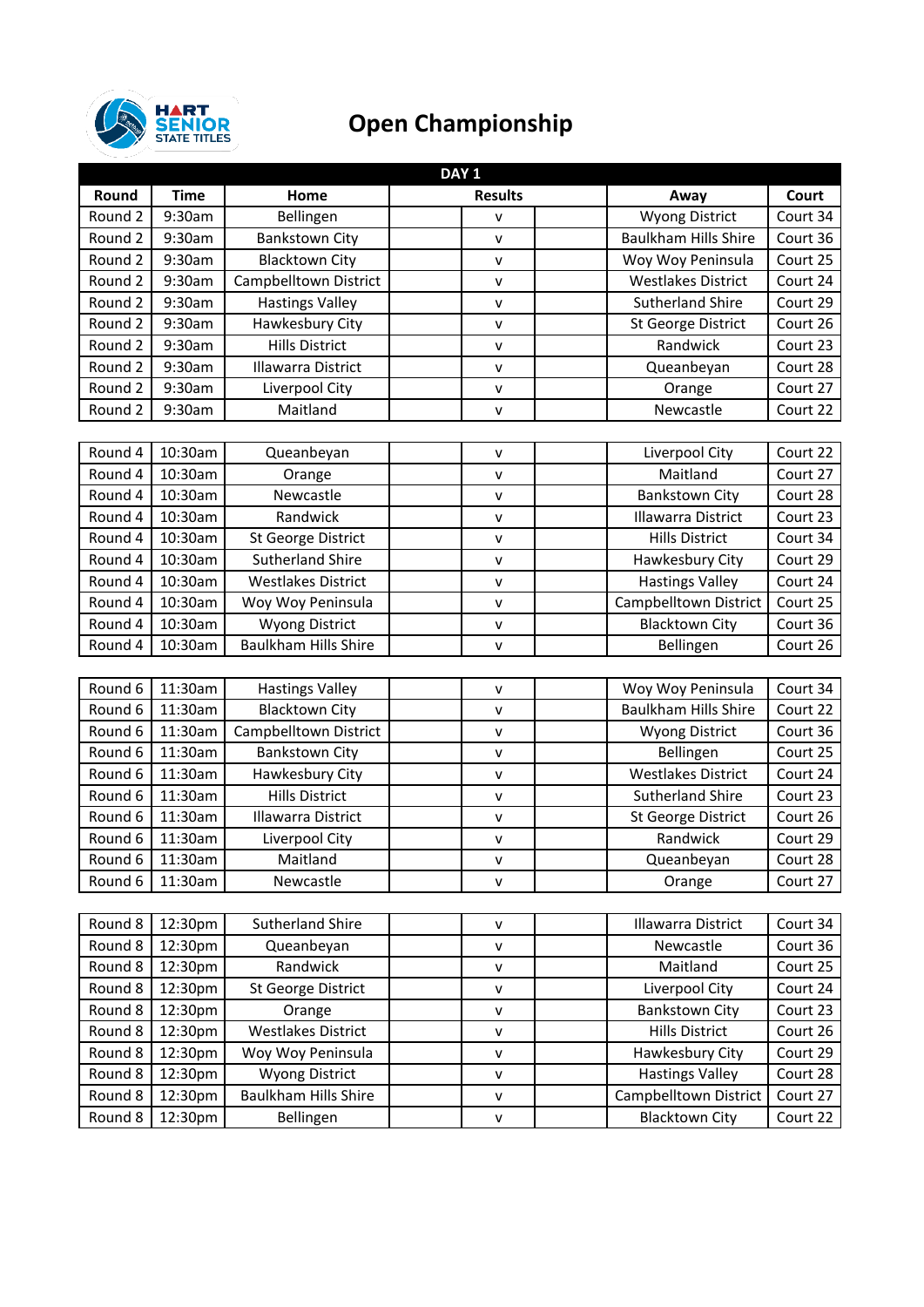| Round 10 | 1:30 <sub>pm</sub> | <b>Illawarra District</b>   | $\mathsf{V}$ | <b>Westlakes District</b>   | Court 34 |
|----------|--------------------|-----------------------------|--------------|-----------------------------|----------|
| Round 10 | 1:30 <sub>pm</sub> | Campbelltown District       | v            | Bellingen                   | Court 36 |
| Round 10 | 1:30 <sub>pm</sub> | <b>Hastings Valley</b>      | V            | <b>Baulkham Hills Shire</b> | Court 25 |
| Round 10 | 1:30 <sub>pm</sub> | Hawkesbury City             | V            | <b>Wyong District</b>       | Court 24 |
| Round 10 | 1:30 <sub>pm</sub> | <b>Hills District</b>       | v            | Woy Woy Peninsula           | Court 23 |
| Round 10 | 1:30 <sub>pm</sub> | <b>Bankstown City</b>       | $\mathsf{V}$ | <b>Blacktown City</b>       | Court 26 |
| Round 10 | 1:30pm             | Liverpool City              | V            | <b>Sutherland Shire</b>     | Court 29 |
| Round 10 | 1:30 <sub>pm</sub> | Maitland                    | $\mathsf{V}$ | <b>St George District</b>   | Court 28 |
| Round 10 | 1:30 <sub>pm</sub> | Newcastle                   | $\mathsf{V}$ | Randwick                    | Court 27 |
| Round 10 | 1:30 <sub>pm</sub> | Orange                      | V            | Queanbeyan                  | Court 22 |
|          |                    |                             |              |                             |          |
| Round 12 | 2:30 <sub>pm</sub> | <b>Wyong District</b>       | V            | <b>Hills District</b>       | Court 34 |
| Round 12 | 2:30pm             | Randwick                    | v            | Orange                      | Court 36 |
| Round 12 | 2:30 <sub>pm</sub> | St George District          | V            | Newcastle                   | Court 25 |
| Round 12 | 2:30pm             | <b>Sutherland Shire</b>     | v            | Maitland                    | Court 24 |
| Round 12 | 2:30pm             | <b>Westlakes District</b>   | V            | Liverpool City              | Court 23 |
| Round 12 | 2:30 <sub>pm</sub> | Woy Woy Peninsula           | $\mathsf{V}$ | <b>Illawarra District</b>   | Court 26 |
| Round 12 | 2:30 <sub>pm</sub> | Queanbeyan                  | v            | <b>Bankstown City</b>       | Court 29 |
| Round 12 | 2:30pm             | <b>Baulkham Hills Shire</b> | v            | Hawkesbury City             | Court 28 |
| Round 12 | 2:30 <sub>pm</sub> | Bellingen                   | v            | <b>Hastings Valley</b>      | Court 27 |
| Round 12 | 2:30pm             | <b>Blacktown City</b>       | V            | Campbelltown District       | Court 22 |
|          |                    |                             |              |                             |          |
| Round 14 | 3:30pm             | Newcastle                   | $\mathsf{V}$ | <b>Sutherland Shire</b>     | Court 34 |
| Round 14 | 3:30pm             | <b>Hastings Valley</b>      | V            | <b>Blacktown City</b>       | Court 36 |
| Round 14 | 3:30pm             | Hawkesbury City             | V            | Bellingen                   | Court 25 |
| Round 14 | 3:30pm             | <b>Hills District</b>       | V            | <b>Baulkham Hills Shire</b> | Court 24 |
| Round 14 | 3:30pm             | <b>Illawarra District</b>   | V            | <b>Wyong District</b>       | Court 23 |
| Round 14 | 3:30pm             | Liverpool City              | $\mathsf{v}$ | Woy Woy Peninsula           | Court 26 |
| Round 14 | 3:30pm             | Maitland                    | v            | <b>Westlakes District</b>   | Court 29 |
| Round 14 | 3:30pm             | <b>Bankstown City</b>       | V            | Campbelltown District       | Court 28 |
| Round 14 | 3:30pm             | Orange                      | V            | <b>St George District</b>   | Court 27 |
| Round 14 | 3:30pm             | Queanbeyan                  | v            | Randwick                    | Court 22 |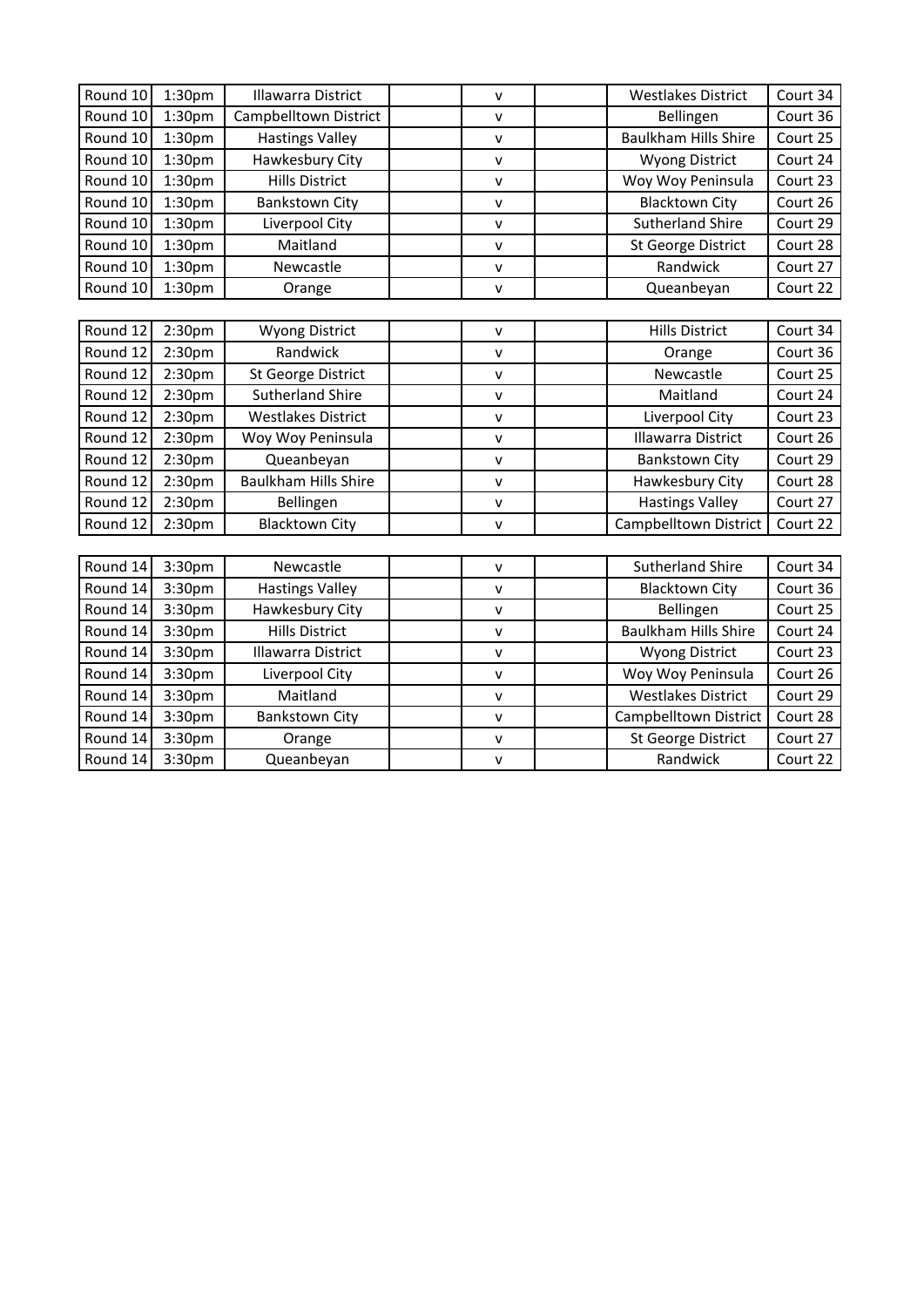| DAY <sub>2</sub> |         |                             |              |  |                             |          |  |
|------------------|---------|-----------------------------|--------------|--|-----------------------------|----------|--|
| Round 17         | 9:00am  | <b>Blacktown City</b>       | ٧            |  | Hawkesbury City             | Court 07 |  |
| Round 17         | 9:00am  | St George District          | $\mathsf{v}$ |  | Queanbeyan                  | Court 06 |  |
| Round 17         | 9:00am  | <b>Sutherland Shire</b>     | $\mathsf{v}$ |  | Orange                      | Court 11 |  |
| Round 17         | 9:00am  | <b>Westlakes District</b>   | v            |  | Newcastle                   | Court 08 |  |
| Round 17         | 9:00am  | Woy Woy Peninsula           | v            |  | Maitland                    | Court 05 |  |
| Round 17         | 9:00am  | <b>Wyong District</b>       | $\mathsf{v}$ |  | Liverpool City              | Court 02 |  |
| Round 17         | 9:00am  | <b>Baulkham Hills Shire</b> | $\mathsf{v}$ |  | Illawarra District          | Court 16 |  |
| Round 17         | 9:00am  | Bellingen                   | V            |  | <b>Hills District</b>       | Court 15 |  |
| Round 17         | 9:00am  | Randwick                    | $\mathsf{v}$ |  | <b>Bankstown City</b>       | Court 09 |  |
| Round 17         | 9:00am  | Campbelltown District       | v            |  | <b>Hastings Valley</b>      | Court 04 |  |
|                  |         |                             |              |  |                             |          |  |
| Round 19         | 10:00am | Randwick                    | $\mathsf{v}$ |  | St George District          | Court 07 |  |
| Round 19         | 10:00am | Hawkesbury City             | $\mathsf{v}$ |  | Campbelltown District       | Court 06 |  |
| Round 19         | 10:00am | <b>Hills District</b>       | v            |  | <b>Blacktown City</b>       | Court 04 |  |
| Round 19         | 10:00am | <b>Illawarra District</b>   | v            |  | Bellingen                   | Court 11 |  |
| Round 19         | 10:00am | Liverpool City              | $\mathsf{v}$ |  | <b>Baulkham Hills Shire</b> | Court 08 |  |
| Round 19         | 10:00am | Maitland                    | $\mathsf{v}$ |  | <b>Wyong District</b>       | Court 05 |  |
| Round 19         | 10:00am | Newcastle                   | V            |  | Woy Woy Peninsula           | Court 02 |  |
| Round 19         | 10:00am | Orange                      | $\mathsf{v}$ |  | <b>Westlakes District</b>   | Court 16 |  |
| Round 19         | 10:00am | Queanbeyan                  | $\mathsf{v}$ |  | <b>Sutherland Shire</b>     | Court 15 |  |
| Round 19         | 10:00am | <b>Bankstown City</b>       | v            |  | <b>Hastings Valley</b>      | Court 09 |  |
|                  |         |                             |              |  |                             |          |  |
| Round 21         | 11:00am | <b>Hastings Valley</b>      | $\mathsf{V}$ |  | Hawkesbury City             | Court 07 |  |
| Round 21         | 11:00am | <b>Sutherland Shire</b>     | v            |  | Randwick                    | Court 06 |  |
| Round 21         | 11:00am | <b>Westlakes District</b>   | v            |  | Queanbeyan                  | Court 11 |  |
| Round 21         | 11:00am | Woy Woy Peninsula           | v            |  | Orange                      | Court 08 |  |
| Round 21         | 11:00am | <b>Wyong District</b>       | $\mathsf{V}$ |  | Newcastle                   | Court 05 |  |
| Round 21         | 11:00am | <b>Baulkham Hills Shire</b> | V            |  | Maitland                    | Court 02 |  |
| Round 21         | 11:00am | Bellingen                   | $\mathsf{v}$ |  | Liverpool City              | Court 16 |  |
| Round 21         | 11:00am | <b>Blacktown City</b>       | $\mathsf{V}$ |  | Illawarra District          | Court 15 |  |
| Round 21         | 11:00am | Campbelltown District       | $\mathsf{v}$ |  | <b>Hills District</b>       | Court 09 |  |
| Round 21         | 11:00am | St George District          | ۷            |  | <b>Bankstown City</b>       | Court 04 |  |
|                  |         |                             |              |  |                             |          |  |
| Round 23         | 12:00pm | Randwick                    | $\mathsf{V}$ |  | <b>Westlakes District</b>   | Court 07 |  |
| Round 23         | 12:00pm | <b>Hills District</b>       | v            |  | <b>Hastings Valley</b>      | Court 06 |  |
| Round 23         | 12:00pm | Illawarra District          | $\mathsf{v}$ |  | Campbelltown District       | Court 11 |  |
| Round 23         | 12:00pm | Liverpool City              | $\mathsf{V}$ |  | <b>Blacktown City</b>       | Court 08 |  |
| Round 23         | 12:00pm | Maitland                    | $\mathsf{V}$ |  | Bellingen                   | Court 05 |  |
| Round 23         | 12:00pm | Newcastle                   | $\mathsf{V}$ |  | <b>Baulkham Hills Shire</b> | Court 02 |  |
| Round 23         | 12:00pm | Orange                      | $\mathsf{V}$ |  | <b>Wyong District</b>       | Court 16 |  |
| Round 23         | 12:00pm | Queanbeyan                  | $\mathsf{v}$ |  | Woy Woy Peninsula           | Court 15 |  |
| Round 23         | 12:00pm | <b>Bankstown City</b>       | v            |  | Hawkesbury City             | Court 09 |  |
| Round 23         | 12:00pm | St George District          | $\mathsf{V}$ |  | <b>Sutherland Shire</b>     | Court 04 |  |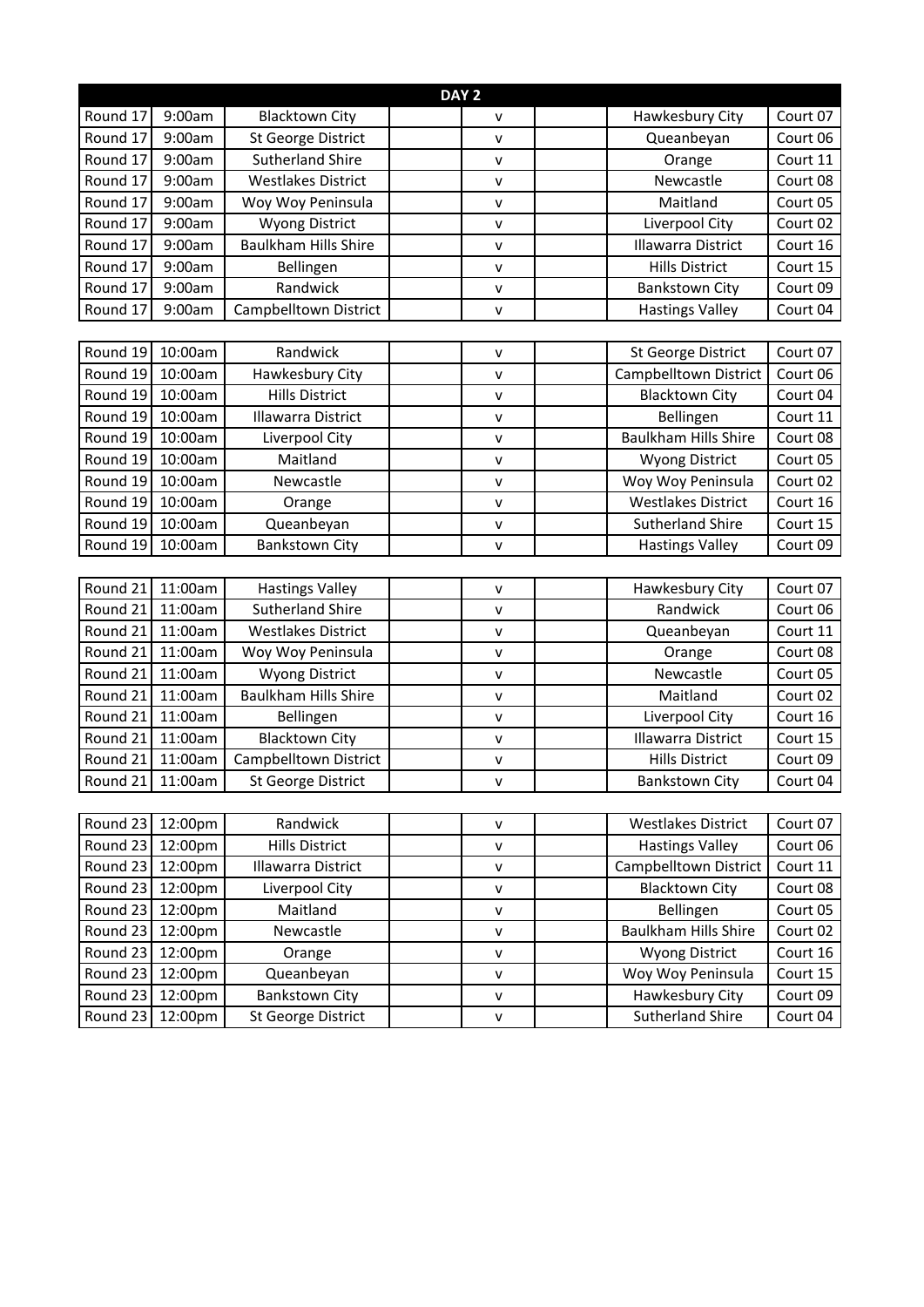| Round 25 | 1:00 <sub>pm</sub> | Campbelltown District       | v            | Liverpool City              | Court 07 |
|----------|--------------------|-----------------------------|--------------|-----------------------------|----------|
| Round 25 | 1:00 <sub>pm</sub> | <b>Westlakes District</b>   | $\mathsf{v}$ | <b>St George District</b>   | Court 06 |
| Round 25 | 1:00 <sub>pm</sub> | Woy Woy Peninsula           | ۷            | Randwick                    | Court 11 |
| Round 25 | 1:00 <sub>pm</sub> | <b>Wyong District</b>       | v            | Queanbeyan                  | Court 08 |
| Round 25 | 1:00 <sub>pm</sub> | <b>Baulkham Hills Shire</b> | v            | Orange                      | Court 05 |
| Round 25 | 1:00 <sub>pm</sub> | Bellingen                   | v            | Newcastle                   | Court 02 |
| Round 25 | 1:00 <sub>pm</sub> | <b>Blacktown City</b>       | v            | Maitland                    | Court 16 |
| Round 25 | 1:00 <sub>pm</sub> | <b>Sutherland Shire</b>     | v            | <b>Bankstown City</b>       | Court 15 |
| Round 25 | 1:00 <sub>pm</sub> | <b>Hastings Valley</b>      | v            | <b>Illawarra District</b>   | Court 09 |
| Round 25 | 1:00 <sub>pm</sub> | Hawkesbury City             | ۷            | <b>Hills District</b>       | Court 04 |
|          |                    |                             |              |                             |          |
| Round 27 | 2:00pm             | Queanbeyan                  | v            | <b>Baulkham Hills Shire</b> | Court 07 |
| Round 27 | 2:00 <sub>pm</sub> | Illawarra District          | v            | Hawkesbury City             | Court 06 |
| Round 27 | 2:00 <sub>pm</sub> | Liverpool City              | v            | <b>Hastings Valley</b>      | Court 11 |
| Round 27 | 2:00 <sub>pm</sub> | Maitland                    | v            | Campbelltown District       | Court 08 |
| Round 27 | 2:00 <sub>pm</sub> | Newcastle                   | v            | <b>Blacktown City</b>       | Court 05 |
| Round 27 | 2:00 <sub>pm</sub> | Orange                      | v            | Bellingen                   | Court 02 |
| Round 27 | 2:00 <sub>pm</sub> | <b>Bankstown City</b>       | v            | <b>Hills District</b>       | Court 16 |
| Round 27 | 2:00pm             | Randwick                    | v            | <b>Wyong District</b>       | Court 15 |
| Round 27 | 2:00 <sub>pm</sub> | St George District          | v            | Woy Woy Peninsula           | Court 09 |
| Round 27 | 2:00pm             | <b>Sutherland Shire</b>     | ۷            | <b>Westlakes District</b>   | Court 04 |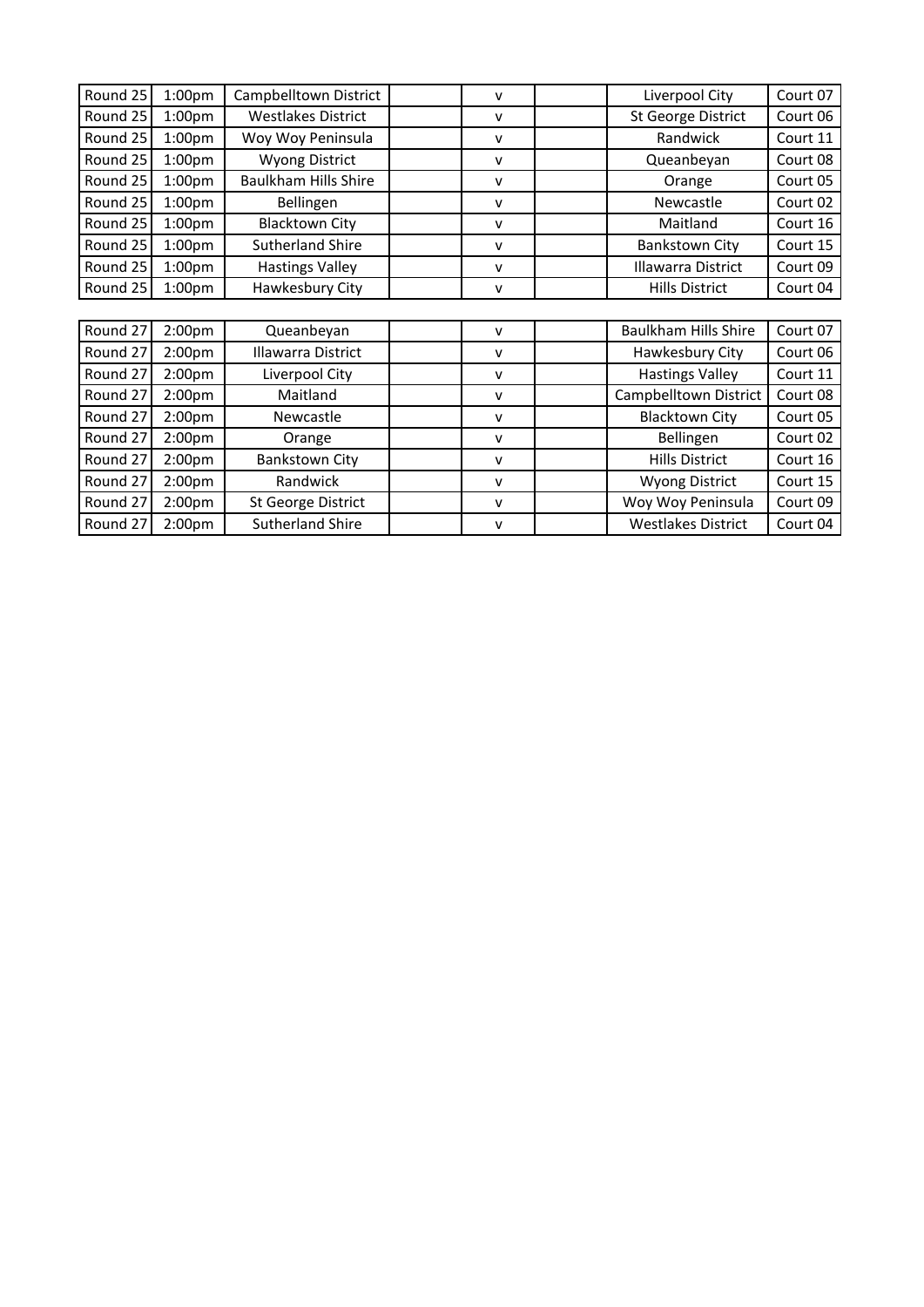| DAY <sub>3</sub> |         |                             |              |                             |          |  |  |
|------------------|---------|-----------------------------|--------------|-----------------------------|----------|--|--|
| Round 28         | 8:30am  | <b>Blacktown City</b>       | v            | Orange                      | Court 30 |  |  |
| Round 28         | 8:30am  | Woy Woy Peninsula           | V            | <b>Sutherland Shire</b>     | Court 25 |  |  |
| Round 28         | 8:30am  | <b>Wyong District</b>       | $\mathsf{v}$ | St George District          | Court 24 |  |  |
| Round 28         | 8:30am  | <b>Baulkham Hills Shire</b> | $\mathsf{v}$ | Randwick                    | Court 29 |  |  |
| Round 28         | 8:30am  | Bellingen                   | V            | Queanbeyan                  | Court 26 |  |  |
| Round 28         | 8:30am  | <b>Westlakes District</b>   | v            | <b>Bankstown City</b>       | Court 23 |  |  |
| Round 28         | 8:30am  | Campbelltown District       | $\mathsf{v}$ | Newcastle                   | Court 28 |  |  |
| Round 28         | 8:30am  | <b>Hastings Valley</b>      | $\mathsf{v}$ | Maitland                    | Court 27 |  |  |
| Round 28         | 8:30am  | Hawkesbury City             | v            | Liverpool City              | Court 22 |  |  |
| Round 28         | 8:30am  | <b>Hills District</b>       | $\mathsf{v}$ | Illawarra District          | Court 21 |  |  |
|                  |         |                             |              |                             |          |  |  |
| Round 30         | 9:30am  | Orange                      | V            | Campbelltown District       | Court 30 |  |  |
| Round 30         | 9:30am  | Liverpool City              | ۷            | <b>Hills District</b>       | Court 25 |  |  |
| Round 30         | 9:30am  | Maitland                    | $\mathsf{v}$ | Hawkesbury City             | Court 24 |  |  |
| Round 30         | 9:30am  | Newcastle                   | v            | <b>Hastings Valley</b>      | Court 29 |  |  |
| Round 30         | 9:30am  | <b>Bankstown City</b>       | $\mathsf{v}$ | <b>Illawarra District</b>   | Court 26 |  |  |
| Round 30         | 9:30am  | Queanbeyan                  | $\mathsf{v}$ | <b>Blacktown City</b>       | Court 23 |  |  |
| Round 30         | 9:30am  | Randwick                    | v            | Bellingen                   | Court 28 |  |  |
| Round 30         | 9:30am  | St George District          | v            | <b>Baulkham Hills Shire</b> | Court 27 |  |  |
| Round 30         | 9:30am  | <b>Sutherland Shire</b>     | V            | <b>Wyong District</b>       | Court 22 |  |  |
| Round 30         | 9:30am  | <b>Westlakes District</b>   | $\mathsf{v}$ | Woy Woy Peninsula           | Court 21 |  |  |
|                  |         |                             |              |                             |          |  |  |
| Round 32         | 10:30am | Bellingen                   | $\sf V$      | St George District          | Court 30 |  |  |
| Round 32         | 10:30am | Wyong District              | $\mathsf{v}$ | <b>Westlakes District</b>   | Court 25 |  |  |
| Round 32         | 10:30am | <b>Baulkham Hills Shire</b> | $\mathsf{v}$ | <b>Sutherland Shire</b>     | Court 24 |  |  |
| Round 32         | 10:30am | Woy Woy Peninsula           | v            | <b>Bankstown City</b>       | Court 23 |  |  |
| Round 32         | 10:30am | <b>Blacktown City</b>       | $\mathsf{v}$ | Randwick                    | Court 26 |  |  |
| Round 32         | 10:30am | Campbelltown District       | v            | Queanbeyan                  | Court 29 |  |  |
| Round 32         | 10:30am | <b>Hastings Valley</b>      | $\mathsf{v}$ | Orange                      | Court 28 |  |  |
| Round 32         | 10:30am | Hawkesbury City             | $\mathsf{v}$ | Newcastle                   | Court 27 |  |  |
| Round 32 10:30am |         | <b>Hills District</b>       | $\mathsf{v}$ | Maitland                    | Court 22 |  |  |
| Round 32 10:30am |         | Illawarra District          | v            | Liverpool City              | Court 21 |  |  |
|                  |         |                             |              |                             |          |  |  |
| Round 34         | 11:30am | Newcastle                   | v            | <b>Hills District</b>       | Court 30 |  |  |
| Round 34         | 11:30am | Maitland                    | V            | Illawarra District          | Court 25 |  |  |
| Round 34         | 11:30am | <b>Bankstown City</b>       | $\mathsf{v}$ | Liverpool City              | Court 24 |  |  |
| Round 34         | 11:30am | Orange                      | $\mathsf{V}$ | Hawkesbury City             | Court 23 |  |  |
| Round 34         | 11:30am | Queanbeyan                  | Λ            | <b>Hastings Valley</b>      | Court 26 |  |  |
| Round 34         | 11:30am | Randwick                    | v            | Campbelltown District       | Court 29 |  |  |
| Round 34         | 11:30am | St George District          | $\mathsf{V}$ | <b>Blacktown City</b>       | Court 28 |  |  |
| Round 34         | 11:30am | <b>Sutherland Shire</b>     | $\mathsf{v}$ | Bellingen                   | Court 27 |  |  |
| Round 34         | 11:30am | <b>Westlakes District</b>   | $\mathsf{v}$ | <b>Baulkham Hills Shire</b> | Court 22 |  |  |
| Round 34         | 11:30am | Woy Woy Peninsula           | v            | <b>Wyong District</b>       | Court 21 |  |  |